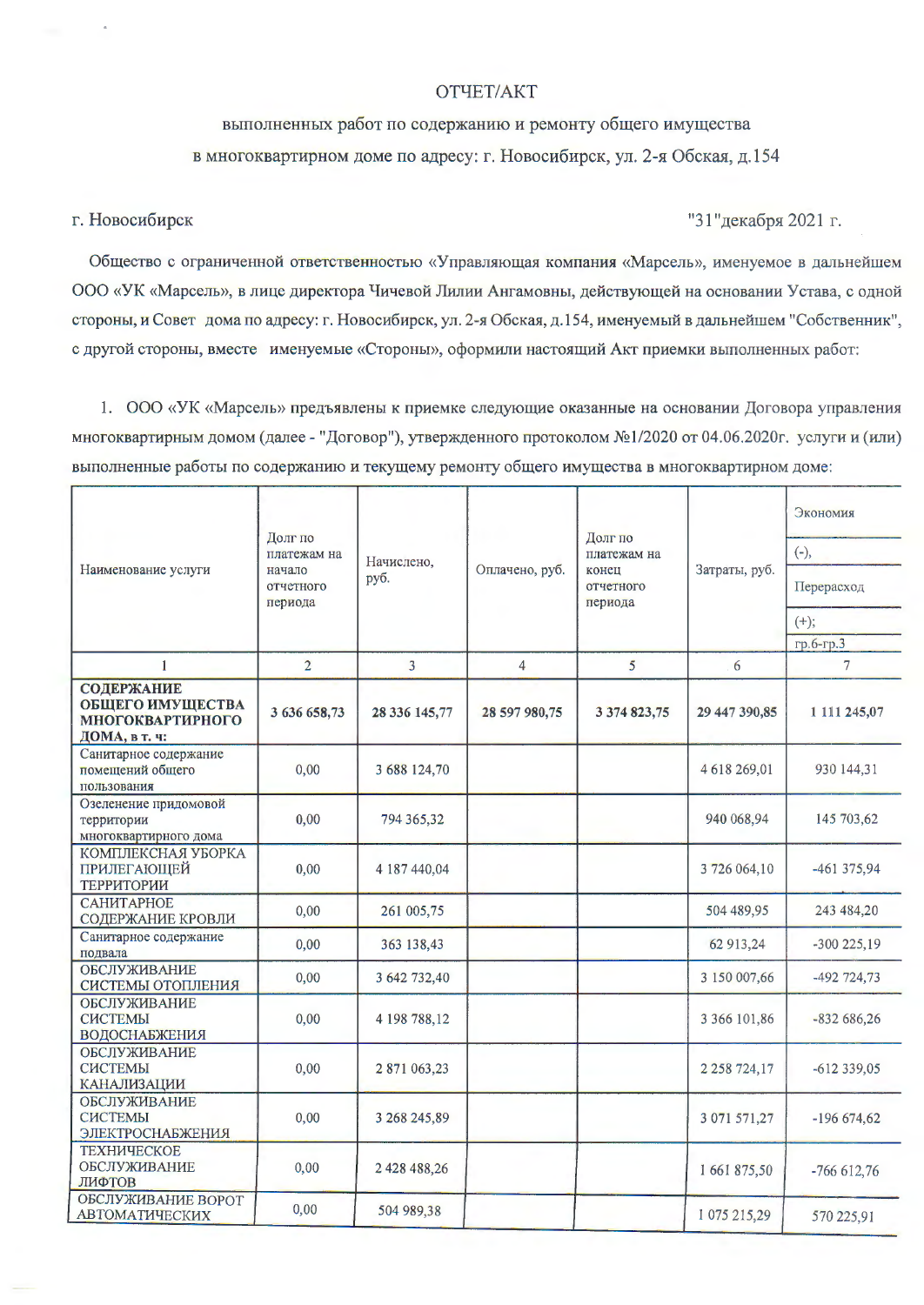| АДМИНИСТРИРОВАНИЕ<br>СПОРТИВНЫХ И<br>ДЕТСКИХ ПЛОЩАДОК                  | 0,00         | 147 524,99    |               |              | 121 749,72    | $-25775,27$   |
|------------------------------------------------------------------------|--------------|---------------|---------------|--------------|---------------|---------------|
| СОДЕРЖАНИЕ<br><b>ОГРАНИЧИТЕЛЕЙ</b><br>ПАРКОВКИ                         | 0,00         | 170 221,14    |               |              | 286 975,55    | 116 754,41    |
| <b>ОБСЛУЖИВАНИЕ</b><br><b>ГРЯЗЕЗАЩИТНЫХ</b><br><b>КОВРИКОВ</b>         | 0,00         | 102 132,68    |               |              | 197 076,00    | 94 943,32     |
| <b>ОБСЛУЖИВАНИЕ</b><br>ПРОТИВОЛЬСКОЛЬЗЯЩИ<br>Х АЛЮМИНИЕВЫХ<br>ПОЛОС    | 0,00         | 17 022,11     |               |              | 113 421,22    | 96 399,11     |
| <b>ТЕКУЩИЙ РЕМОНТ</b>                                                  | 0,00         | 0,00          |               |              | 1945 092,74   | 1 945 092,74  |
| УПРАВЛЕНИЕ ДОМОМ                                                       | 0,00         | 1690863,32    |               |              | 2 347 774,61  | 656 911,29    |
| ДОПОЛНИТЕЛЬНЫЕ<br>УСЛУГИ, в т. ч:                                      | 902 678,83   | 8762 603,17   | 8735870,64    | 929 411,36   | 10 548 807,78 | 1786 204,61   |
| Обслуживание системы<br>противопожарной<br>безопасности                | 98 691,40    | 771 707,87    | 781 911,60    | 88 487,67    | 690 169,72    | $-81538,15$   |
| ТО ОДПУ                                                                | 56 171,44    | 442 605,25    | 448 381,02    | 50 395,67    | 439 178,48    | $-3426,78$    |
| Очистка от снега проезжей<br>части уборочной техникой<br>и вывоз снега | 117 391,75   | 1446925,89    | 1358420,89    | 205 896,75   | 3 373 150,00  | 1 926 224,11  |
| Охрана                                                                 | 630 424,24   | 4777779,99    | 4 842 153,17  | 566 051,06   | 4 722 725,42  | $-55054,57$   |
| Установка забора<br>(единовременный платеж)                            | 0,00         | 1 323 584,17  | 1 305 003,96  | 18 580,21    | 1 323 584,17  | 0,00          |
| <b>ВСЕГО СОДЕРЖАНИЕ</b><br>ЖИЛЬЯ +ДОП.УСЛУГИ                           | 4 539 337,56 | 37 098 748,94 | 37 333 851,39 | 4 304 235,11 | 39 996 198,63 | 2897449,69    |
| <b>КОММУНАЛЬНЫЕ</b><br>РЕСУРСЫ, в т. ч:                                | 1 536 416,38 | 11 164 943,10 | 11 376 754,04 | 1 324 605,44 | 11 167 615,69 | 2672,59       |
| Водоотведение СОИ                                                      | 0,00         | 188 263,00    |               |              | 164 881,92    | $-23381,08$   |
| Водоснабжение СОИ                                                      | 0,00         | 140 478,68    |               |              | 141 798,88    | 1 3 2 0 ; 2 0 |
| Электроэнергия СОИ                                                     | 0,00         | 3 047 172,66  |               |              | 3 035 321,41  | $-11851,25$   |
| Горячее водоснабжение<br>СОИ                                           | 0,00         | 825 690,60    |               |              | 825 690,60    | 0,00          |
| Горячее водоснабжение<br>(подогрев)                                    | 0,00         | 6 963 338,25  |               |              | 6 999 922,88  | 36 584,72     |
| ИТОГО по МКД                                                           | 6 075 753,94 | 48 263 692,04 | 48 710 605,43 | 5 628 840,55 | 51 163 814,32 | 2 900 122,28  |

Всего за период с 01.01.2021г. по 31.12.2021г. выполнено работ и оказано услуг на сумму 51 163 814,32 руб.

(Пятьдесят один миллион сто шестьдесят три тысячи восемьсот четырнадцать) руб. 32 коп.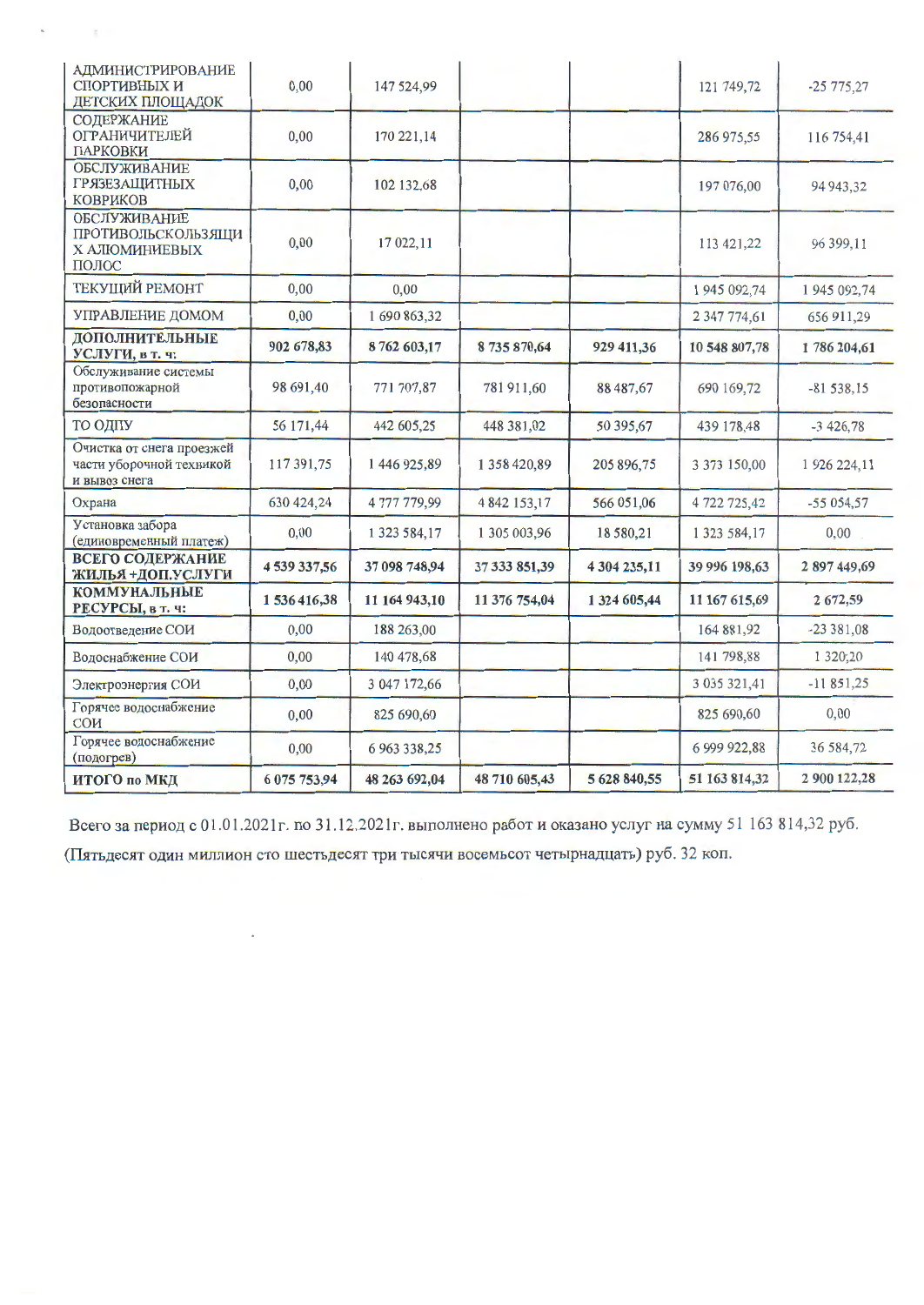2. Информация по использованию общего имущества собственников (размещение оборудования на фасаде дома)

 $\hat{J}$ 

 $\bar{t}$ 

| Контрагенты                                                     | Сальдо на начало<br>периода |           | Обороты за период |            | Сальдо на конец периода |           |
|-----------------------------------------------------------------|-----------------------------|-----------|-------------------|------------|-------------------------|-----------|
|                                                                 | Задолженность               | Переплата | Начислено         | Оплачено   | Задолженност<br>ь       | Переплата |
| Аптека от склада-Центр                                          | 13 200,00                   |           | 13 200,00         | 15 400,00  | 11 000,00               |           |
| Аромат хмеля ООО                                                |                             |           | 33 403,10         | 33 403,10  |                         |           |
| <b>БРИКМАН ДИАНА</b><br><b>РАСУЛОВНА</b>                        | 39 168,00                   |           | 2 176,00          |            | 41 344,00               |           |
| Вяткина Людмила<br>Леонидовна ИП                                |                             |           | 36 333,33         | 34 833,33  | 1 500,00                |           |
| Жилина Наталья<br>Витальевна ИП                                 | 3 542,00                    |           | 21 252,00         | 21 252,00  | 3 542,00                |           |
| Кравченко Олег<br>Валерьевич ИП                                 | 40 300,00                   |           | 12 150,00         | 30 000,00  | 22 450,00               |           |
| Михайлова Екатерина<br>Сергеевна ИП                             | 38 000,00                   |           | 42 000,00         | 62 904,84  | 17 095,16               |           |
| НОВОТЕЛЕКОМ ООО                                                 |                             | 206,90    | 230 606,90        | 192 000,00 | 38 400,00               |           |
| ОЛИВКА ООО                                                      | 3 822,58                    |           | 18 000,00         | 15 822,58  | 6 000,00                |           |
| Резян Арутюн Давидович<br>ИП                                    |                             |           | 5 258,06          | 7758,06    |                         | 2 500,00  |
| РОСТЕЛЕКОМ ПАО                                                  | 11 200,00                   |           | 67 200,00         | 72 800,00  | 5 600,00                |           |
| СИБИРСКИЕ СЕТИ ООО                                              | 115 200,00                  |           | 76 800,00         | 134 400,00 | 57 600,00               |           |
| Сотникова Татьяна<br>Николаевна ИП                              | 29 700,00                   |           | 9 900,00          | 37 950,00  | 1650,00                 |           |
| СПЕЦИАЛИЗИРОВАННЫ<br>Й ЗАСТРОЙЩИК<br><b><i>GEPEFOBOE AO</i></b> |                             |           | 9548,39           | 8548,39    | 1 000,00                |           |
| Сторож Юлия Олеговна                                            | 2 034,00                    |           | 2 034,00          | 4 068,00   |                         |           |
| Тупицына Регина<br>Солтановна ИП                                |                             |           | 16 293,33         | 20 793,33  |                         | 4 500,00  |
| Турсунбаев Илхомжан<br>Сиражидинович                            |                             |           | 9600,00           | 16 400,00  |                         | 6 800,00  |
| ФАРМАКОПЕЙКА<br>ФАРМАСИЗ ИНК. ООО                               |                             |           | 16 166,67         | 15 666,67  | 500,00                  |           |
| Итого                                                           | 295 959,68                  |           | 621 921,78        | 724 000,30 | 193 881,16              |           |

| Остаток денежных средств на 31.12.2020      | 467 079,57 |
|---------------------------------------------|------------|
| Итого поступления за 2021г., в т.ч:         | 719 932,30 |
| январь 2021г.                               | 130 800,00 |
| февраль 2021г.                              | 60 375,33  |
| март 2021г.                                 | 9 500,00   |
| апрель 2021г.                               | 75 942,00  |
| май 2021г.                                  | 33 300,00  |
| июнь 2021г.                                 | 107 806,30 |
| июль 2021г.                                 | 40 771,00  |
| август 2021г.                               | 73 008,06  |
| сентябрь 2021г.                             | 32 942,00  |
| октябрь 2021г.                              | 37 116,67  |
| ноябрь 2021г.                               | 40 026,00  |
| декабрь 2021г.                              | 78 344,94  |
| Итого расход за январь-декабрь 2021г.в т.ч. | 728 379,07 |
| январь 2021г.                               | 11890,91   |
| Вознаграждение УК-(10% от суммы             |            |
| поступившей оплаты)                         | 11890.91   |
| февраль 2021г. в т.ч:                       | 50 001.67  |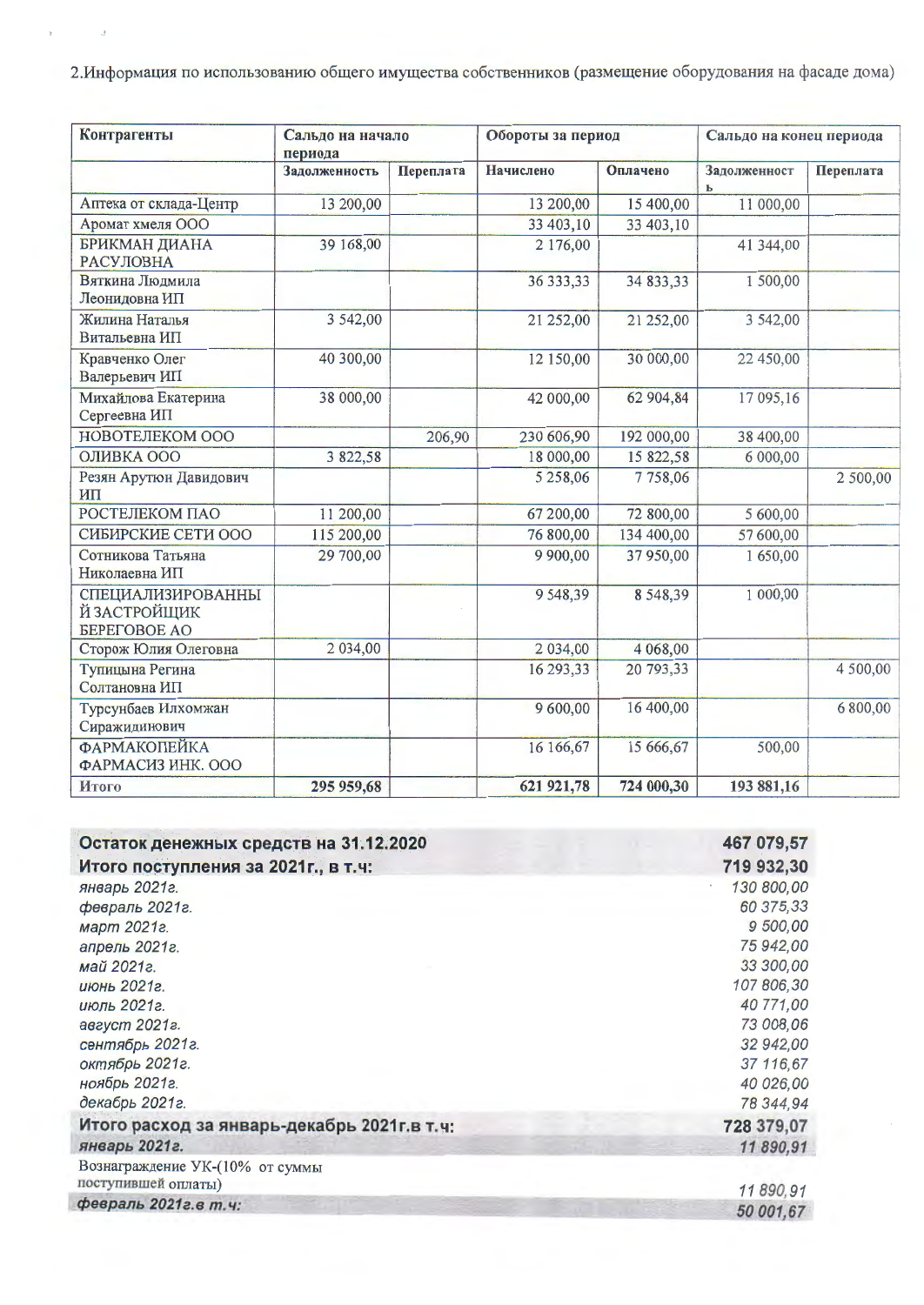| Коллегия адвокатов                                                                                                              | 5 000,00               |
|---------------------------------------------------------------------------------------------------------------------------------|------------------------|
| Подключение электроснабжения домика                                                                                             |                        |
| охраны (ИП Линевский)                                                                                                           | 39 513,00              |
| Вознаграждение УК-(10% от суммы<br>поступившей оплаты)                                                                          |                        |
| март 2021г. в т.ч:                                                                                                              | 5 488,67               |
| Шлагбаум (Совбез ООО)                                                                                                           | 50 763,64<br>49 900,00 |
| Вознаграждение УК-(10% от суммы                                                                                                 |                        |
| поступившей оплаты)                                                                                                             | 863,64                 |
| апрель 2021г. в т.ч.                                                                                                            | 6903,82                |
| Вознаграждение УК-(10% от суммы                                                                                                 |                        |
| поступившей оплаты)                                                                                                             | 6903,82                |
| май 2021г. в т.ч.                                                                                                               | 28 027,27              |
| Вознаграждение УК-(10% от суммы<br>поступившей оплаты)                                                                          | 3 027,27               |
| Проект в виде схемы организации дорожного                                                                                       |                        |
| движения (АрхСпецПроект ООО)                                                                                                    | 25 000,00              |
| июнь 2021г. в т.ч.                                                                                                              | 9 800,57               |
| Вознаграждение УК-(10% от суммы                                                                                                 |                        |
| поступившей оплаты)                                                                                                             | 9 800,57               |
| июль 2021г.е т.ч:                                                                                                               | 349 434,45             |
| Вознаграждение УК-(10% от суммы                                                                                                 |                        |
| поступившей оплаты)                                                                                                             | 3706,45                |
| Монтаж СКУД (ИП Хозяинов Д.В.)                                                                                                  | 345 728,00             |
| август 2021г. в т.ч:                                                                                                            | 32 228,60              |
| Вознаграждение УК-(10% от суммы<br>поступившей оплаты)                                                                          | 6 637,10               |
| Подключение к системе аудиодомофон (50%-за<br>счет УК, 50%-за счет рекламы) Новотелеком                                         |                        |
| 000                                                                                                                             | 25 591,50              |
| сентябрь 2021г. в т.ч:                                                                                                          | 44 444,73              |
| Вознаграждение УК-(10% от суммы<br>поступившей оплаты)                                                                          | 2 994,73               |
| Монтаж лежачих полицейских и дорожного                                                                                          |                        |
| знака (ИП Хозяинов Д.В.)                                                                                                        | 41 450,00              |
| октябрь 2021г. в т.ч:                                                                                                           | 65 117,42              |
| Вознаграждение УК-(10% от суммы<br>поступившей оплаты)                                                                          | 3 3 7 4 , 2 4          |
| Вознаграждение УК-(10% от суммы<br>начислений за установку забора). Всего:120<br>358,38 руб. (58 615,2 за счет статьи установка |                        |
| забора; 61 743,18 руб.за счет рекламы (Нужен                                                                                    |                        |
| протокол)                                                                                                                       | 61 743,18              |
| ноябрь 2021г. в т.ч:                                                                                                            | 72 643,73              |
| Вознаграждение УК-(10% от суммы<br>поступившей оплаты)                                                                          | 3 638,73               |
| Монтаж СКУД (ИП Хозяинов Д.В.) -остаток по<br>договору                                                                          | 69 005,00              |
| декабрь 2021г. в т.ч:                                                                                                           | 7 122,27               |
| Вознаграждение УК-(10% от суммы<br>поступившей оплаты)                                                                          | 7 122,27               |
| Остаток денежных средств на 31.12.2021г.                                                                                        | 458 632,80             |
|                                                                                                                                 |                        |